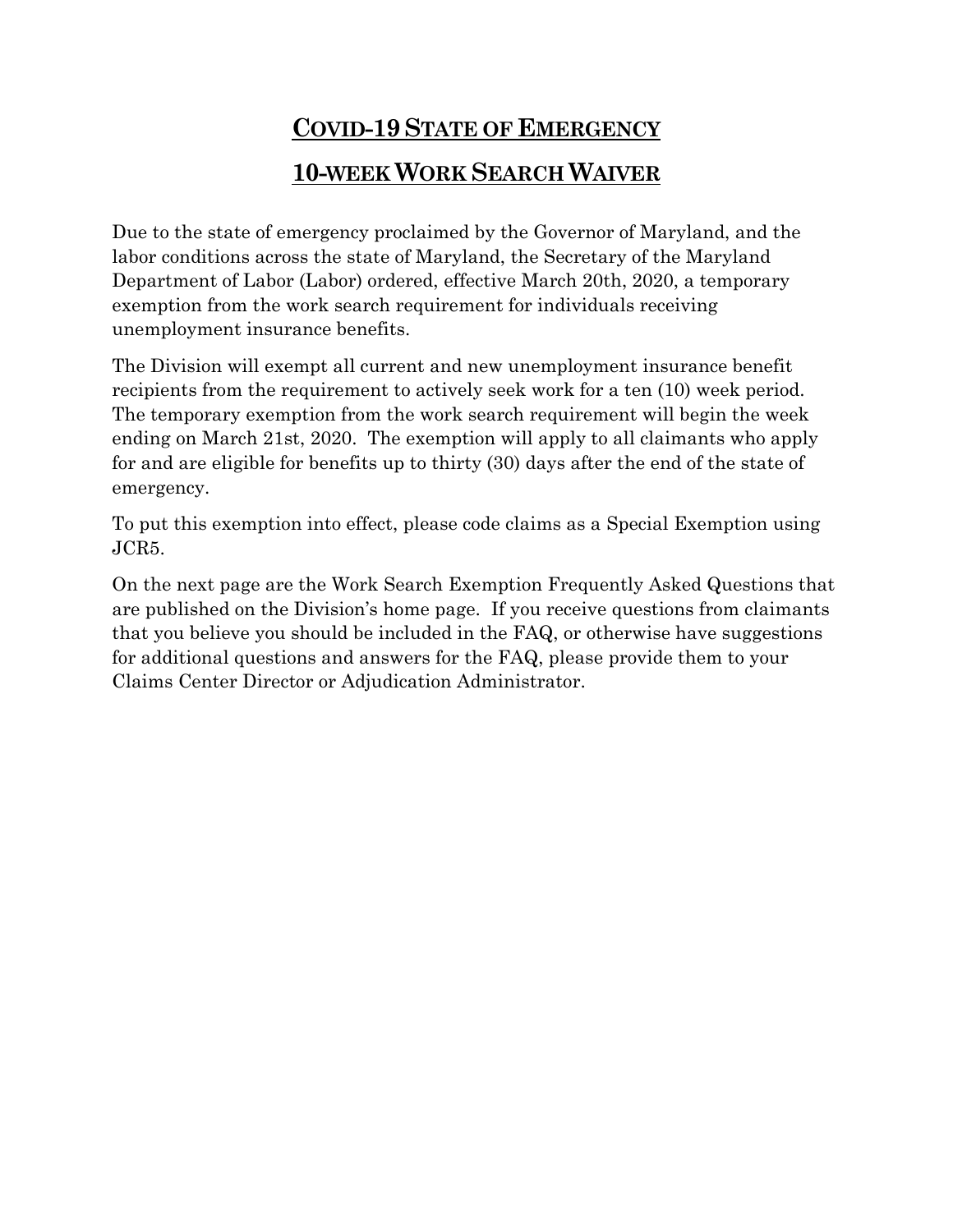# **MARYLAND'S DIVISION OF UNEMPLOYMENT INSURANCE QUESTIONS & ANSWERS EXEMPTION FROM THE WEEKLY WORK SEARCH REQUIREMENT**

#### 1. **Am I required to search for work during this state of emergency?**

The Maryland Secretary of Labor has ordered, effective March 20th, 2020, a ten (10) week exemption from the requirement that claimants actively seek work every week in order to be eligible for benefits. Labor is waiving the work search requirements for all current and new unemployment insurance benefit recipients. This exemption will be in effect during the state of emergency. Individuals who apply for unemployment insurance benefits up to thirty (30) days after the end of the state of emergency will be exempt from the requirement.

Claimants who are selected to participate in a federally-required reemployment workshop during this period will be required to complete a one-on-one telephone session with a Re-Employment Services and Eligibility Assessment (RESEA) facilitator to develop an individual reemployment plan (IRP). The claimant will not be required to complete the activities detailed in their IRP until the state of emergency has been lifted.

## 2. **I began receiving benefits before the order exempting the work search requirement was issued. Do I have to perform a work search each week?**

If you are currently receiving unemployment insurance benefits, you will be exempted from completing the weekly work search requirement for ten (10) weeks, beginning the week of March 20<sup>th</sup>, 2020.

## 3. **I have been selected to participate in a reemployment workshop. Am I exempt from participating in the workshop during the state of emergency?**

If you are selected to participate in a reemployment workshop during the state of emergency, you will be scheduled to complete a one-on-one telephone session with a Re-Employment Services and Eligibility Assessment (RESEA) facilitator. During the one-on-one telephone session, you will work with the RESEA facilitator to develop an individual reemployment plan (IRP). However, you will not be required to complete the activities detailed in your IRP until the state of emergency has been lifted.